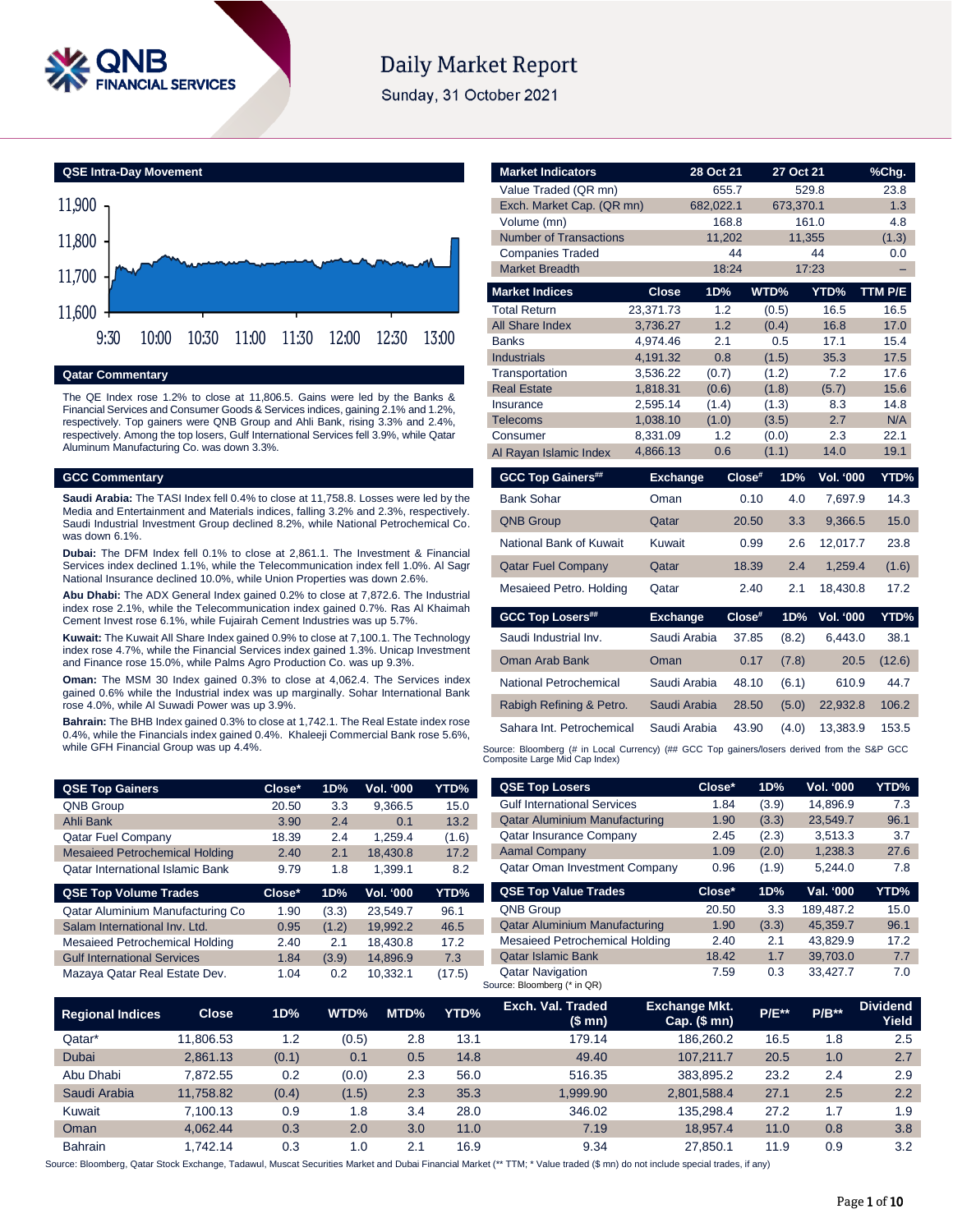# **Qatar Market Commentary**

- The QE Index rose 1.2% to close at 11,806.5. The Banks & Financial Services and Consumer Goods & Services indices led the gains. The index rose on the back of buying support from GCC and foreign shareholders despite selling pressure from Qatari and Arab shareholders.
- QNB Group and Ahli Bank were the top gainers, rising 3.3% and 2.4%, respectively. Among the top losers, Gulf International Services fell 3.9%, while Qatar Aluminum Manufacturing Co. was down 3.3%.
- Volume of shares traded on Thursday rose by 4.8% to 168.8mn from 161.0mn on Wednesday. However, as compared to the 30-day moving average of 196.8mn, volume for the day was 14.2% lower. Qatar Aluminum Manufacturing Co. and Salam International Inv. Ltd. were the most active stocks, contributing 14.0% and 11.8% to the total volume, respectively.

| <b>Overall Activity</b>        | Buy %*   | Sell %* | Net (QR)          |
|--------------------------------|----------|---------|-------------------|
| Qatari Individuals             | 26.12%   | 28.07%  | (12,794,240.7)    |
| <b>Qatari Institutions</b>     | 13.25%   | 42.92%  | (194, 571, 574.5) |
| Qatari                         | 39.36%   | 70.99%  | (207, 365, 815.2) |
| <b>GCC Individuals</b>         | 0.98%    | 0.75%   | 1,504,828.0       |
| <b>GCC</b> Institutions        | 31.14%   | 4.09%   | 177,412,366.4     |
| <b>GCC</b>                     | 32.12%   | 4.83%   | 178,917,194.4     |
| Arab Individuals               | 6.41%    | 8.89%   | (16, 247, 798.8)  |
| <b>Arab Institutions</b>       | $0.00\%$ | 0.00%   |                   |
| Arab                           | 6.41%    | 8.89%   | (16, 247, 798.8)  |
| <b>Foreigners Individuals</b>  | 2.46%    | 2.15%   | 2,042,035.7       |
| <b>Foreigners Institutions</b> | 19.66%   | 13.15%  | 42,654,383.8      |
| <b>Foreigners</b>              | 22.11%   | 15.30%  | 44,696,419.5      |

Source: Qatar Stock Exchange (\*as a % of traded value)

# **Earnings Releases, Global Economic Data and Earnings Calendar**

### **Earnings Releases**

| <b>Company</b>                     | <b>Market</b> | <b>Currency</b> | Revenue (mn)<br>3Q2021 | % Change<br>YoY | <b>Operating Profit</b><br>(mn) 3Q2021 | % Change<br>YoY          | <b>Net Profit</b><br>(mn) 3Q2021 | $\frac{1}{2}$<br><b>Change</b><br>YoY |
|------------------------------------|---------------|-----------------|------------------------|-----------------|----------------------------------------|--------------------------|----------------------------------|---------------------------------------|
| United Wire Factories Co.          | Saudi Arabia  | <b>SR</b>       | 185.7                  | 15.9%           | 10.5                                   | $-50.5%$                 | 8.1                              | $-54.5%$                              |
| Zamil Industrial Investment Co.    | Saudi Arabia  | <b>SR</b>       | 827.0                  | 0.3%            | 13.0                                   | N/A                      | 0.9                              | N/A                                   |
| Arab Sea Information System<br>Co. | Saudi Arabia  | <b>SR</b>       | 11.7                   | 107.1%          | 1.4                                    | N/A                      | 1.2                              | N/A                                   |
| Saudi Basic Industries Corp.       | Saudi Arabia  | <b>SR</b>       | 43.7                   | 49.1%           | 7.7                                    | 266.7%                   | 5.6                              | 412.8%                                |
| Saudi Vitrified Clay Pipes Co.     | Saudi Arabia  | <b>SR</b>       | 20.2                   | $-28.1%$        | (1.5)                                  | N/A                      | (1.8)                            | N/A                                   |
| National Industrialization Co.     | Saudi Arabia  | <b>SR</b>       | 1.004.3                | 75.3%           | 526.2                                  | 517.6%                   | 333.4                            | N/A                                   |
| Leejam Sports Co.                  | Saudi Arabia  | <b>SR</b>       | 253.8                  | 20.1%           | 89.7                                   | 130.4%                   | 76.2                             | 186.8%                                |
| <b>Dubai Financial Market</b>      | Dubai         | <b>AED</b>      | 47.1                   | $-47.9%$        | -                                      | $\overline{\phantom{0}}$ | (1.9)                            | N/A                                   |
| Eshrag Properties Co.              | Abu Dhabi     | <b>AED</b>      | 5.1                    | 30.2%           | $\qquad \qquad$                        | $\qquad \qquad$          | 17.2                             | $-25.5%$                              |

Source: Company data, DFM, ADX, MSM, TASI, BHB.

#### **Global Economic Data**

| <b>Date</b> | <b>Market</b> | <b>Source</b>                            | <b>Indicator</b>              | <b>Period</b> | <b>Actual</b> | <b>Consensus</b> | <b>Previous</b> |
|-------------|---------------|------------------------------------------|-------------------------------|---------------|---------------|------------------|-----------------|
| $10 - 28$   | US            | Department of Labor                      | <b>Initial Jobless Claims</b> | 23-Oct        | 281k          | 288k             | 291k            |
| $10 - 28$   | <b>US</b>     | Department of Labor                      | <b>Continuing Claims</b>      | 16-Oct        | 2243k         | 2420k            | 2480k           |
| $10 - 28$   | US            | <b>Bureau of Economic Analysis</b>       | GDP Annualized QoQ            | 3Q            | 2.00%         | 2.60%            | 6.70%           |
| $10 - 28$   | <b>US</b>     | <b>Bureau of Economic Analysis</b>       | <b>Personal Consumption</b>   | 3Q            | 1.60%         | 0.90%            | 12.00%          |
| 10-29       | US            | <b>Bureau of Labor Statistics</b>        | <b>Employment Cost Index</b>  | 3Q            | 1.30%         | 0.90%            | 0.70%           |
| $10 - 29$   | <b>US</b>     | <b>Bureau of Economic Analysis</b>       | <b>Personal Income</b>        | <b>Sep</b>    | $-1.00%$      | $-0.30%$         | 0.20%           |
| 10-29       | <b>US</b>     | <b>Bureau of Economic Analysis</b>       | <b>Personal Spending</b>      | Sep           | 0.60%         | 0.60%            | 1.00%           |
| $10 - 29$   | <b>UK</b>     | <b>Bank of England</b>                   | M4 Money Supply YoY           | <b>Sep</b>    | 7.00%         | --               | 7.10%           |
| 10-29       | <b>UK</b>     | Bank of England                          | Money Supply M4 MoM           | Sep           | 0.60%         | --               | 0.50%           |
| $10 - 29$   | <b>UK</b>     | <b>Bank of England</b>                   | M4 Ex IOFCs 3M Annualised     | <b>Sep</b>    | 5.50%         | --               | 6.20%           |
| 10-28       | EU            | European Commission                      | <b>Consumer Confidence</b>    | Oct           | $-4.8$        | --               | $-4.8$          |
| $10 - 28$   | <b>EU</b>     | <b>European Commission</b>               | <b>Economic Confidence</b>    | Oct           | 118.6         | 116.7            | 117.8           |
| 10-28       | EU            | European Commission                      | <b>Industrial Confidence</b>  | Oct           | 14.2          | 12.9             | 14.1            |
| $10 - 28$   | EU            | <b>European Commission</b>               | <b>Services Confidence</b>    | Oct           | 18.2          | 14.6             | 15.2            |
| 10-29       | EU            | Eurostat                                 | <b>CPI MoM</b>                | Oct           | 0.80%         | 0.50%            | 0.50%           |
| $10 - 29$   | EU            | Eurostat                                 | <b>CPI Estimate YoY</b>       | Oct           | 4.10%         | 3.70%            | 3.40%           |
| 10-29       | EU            | Eurostat                                 | CPI Core YoY                  | Oct           | 2.10%         | 1.90%            | 1.90%           |
| $10 - 28$   | Germany       | Deutsche Bundesbank                      | Unemployment Change (000's)   | Oct           | $-39.0k$      | $-20.0k$         | $-31.0k$        |
| 10-28       | Germany       | Deutsche Bundesbank                      | Unemployment Claims Rate SA   | Oct           | 5.40%         | 5.40%            | 5.50%           |
| $10 - 28$   | Germany       | <b>German Federal Statistical Office</b> | <b>CPI MoM</b>                | Oct           | 0.50%         | 0.40%            | 0.00%           |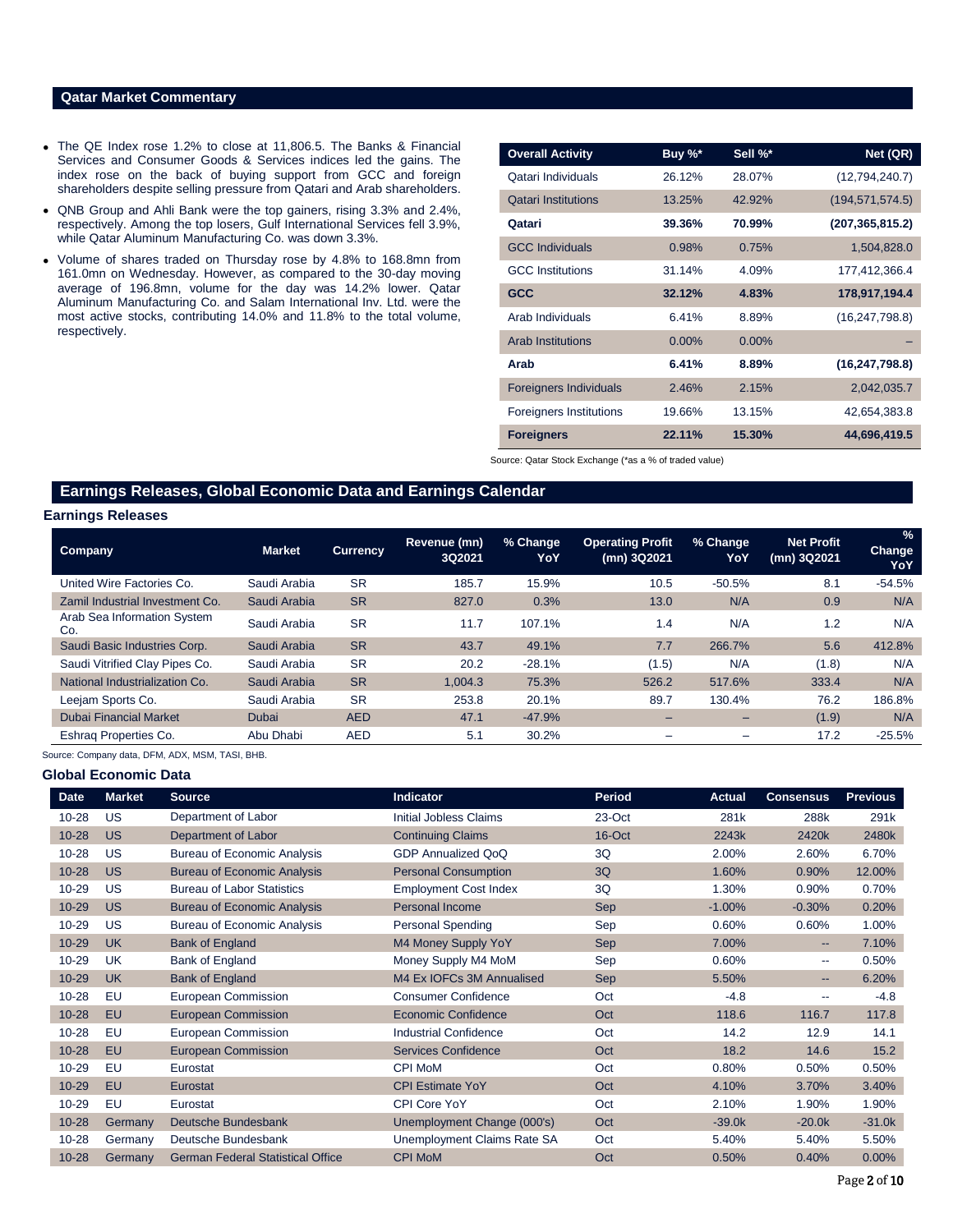| <b>Date</b> | <b>Market</b> | <b>Source</b>                            | <b>Indicator</b>                 | <b>Period</b> | <b>Actual</b> | <b>Consensus</b> | <b>Previous</b> |
|-------------|---------------|------------------------------------------|----------------------------------|---------------|---------------|------------------|-----------------|
| $10 - 28$   | Germany       | <b>German Federal Statistical Office</b> | <b>CPI YoY</b>                   | Oct           | 4.50%         | 4.40%            | 4.10%           |
| $10 - 28$   | Germany       | <b>German Federal Statistical Office</b> | <b>CPI EU Harmonized MoM</b>     | Oct           | 0.50%         | 0.40%            | 0.30%           |
| $10 - 28$   | Germany       | <b>German Federal Statistical Office</b> | <b>CPI EU Harmonized YoY</b>     | Oct           | 4.60%         | 4.50%            | 4.10%           |
| $10 - 29$   | France        | <b>INSEE National Statistics Office</b>  | <b>Consumer Spending MoM</b>     | Sep           | $-0.20%$      | 0.50%            | 0.70%           |
| $10 - 29$   | France        | <b>INSEE National Statistics Office</b>  | <b>Consumer Spending YoY</b>     | Sep           | $-2.30%$      | $-1.30%$         | $-5.40%$        |
| $10 - 29$   | France        | <b>INSEE National Statistics Office</b>  | <b>GDP QoQ</b>                   | 3Q            | 3.00%         | 2.20%            | 1.30%           |
| $10 - 29$   | France        | <b>INSEE National Statistics Office</b>  | <b>GDP YoY</b>                   | 3Q            | 3.30%         | 2.40%            | 18.80%          |
| $10 - 29$   | France        | <b>INSEE National Statistics Office</b>  | <b>CPI MoM</b>                   | Oct           | 0.40%         | 0.30%            | $-0.20%$        |
| $10 - 29$   | France        | <b>INSEE National Statistics Office</b>  | <b>CPI YoY</b>                   | Oct           | 2.60%         | 2.50%            | 2.20%           |
| $10 - 29$   | Japan         | Japan CPI Tokyo YoY                      | <b>Tokvo CPI YoY</b>             | Oct           | 0.10%         | 0.40%            | 0.30%           |
| $10 - 29$   | Japan         | Japan Jobs to Applicants Ratio           | Job-To-Applicant Ratio           | Sep           | 1.16          | 1.14             | 1.14            |
| $10 - 29$   | Japan         | Japan Unemployment Rate                  | <b>Jobless Rate</b>              | Sep           | 2.80%         | 2.80%            | 2.80%           |
| $10 - 29$   | Japan         | Ministry of Economy Trade and Industry   | <b>Industrial Production MoM</b> | Sep           | $-5.40%$      | $-2.70%$         | $-3.60%$        |
| $10 - 29$   | Japan         | Ministry of Economy Trade and Industry   | <b>Industrial Production YoY</b> | <b>Sep</b>    | $-2.30%$      | 0.20%            | 8.80%           |
| 10-29       | Japan         | Economic and Social Research             | Consumer Confidence Index        | Oct           | 39.2          | 40.5             | 37.8            |

Source: Bloomberg (s.a. = seasonally adjusted; n.s.a. = non-seasonally adjusted; w.d.a. = working day adjusted)

#### **News**

#### **Qatar**

 **GISS' net profit rises to 42.0mn in 3Q2021, above our estimate –** Gulf International Services (GISS) reported net profit of QR42.0mn in 3Q2021 as compared to net loss of QR5.2mn in 3Q2020 and net profit of QR4.8mn in 2Q2021, above our estimate of QR17.4mn. The company's revenue came in at QR815.0mn in 3Q2021, which represents an increase of 15.2% YoY (+12.2% QoQ). Earnings per share amounted to QR0.023 in 3Q2021 as compared to earnings per share of QR0.003 in 2Q2021. Gulf International Services (GISS) - a holding entity of Gulf Drilling International, Gulf Helicopters, Al Koot and Amwaj has reported a net profit of QR41mn during the first nine months (9M) of 2021, translating as earnings-per-share of QR0.022. The group's revenue was however, down 1% YoY to QR2.2bn. The revenue growth from insurance and aviation was offset by revenue decline in both drilling and catering segments. "The decline in group revenues led to a decline in net earnings. Moreover, direct costs increased by 3%, negatively affecting the group's profitability, and was mainly due to increase in activity within drilling and aviation segments coupled with increased claims within insurance segment, partially offset by direct cost reduction noted in catering segment," a GISS spokesman said. GISS' finance cost fell 27% to QR96mn, against a backdrop of lower interest rates. Similarly, general and administrative expenses were down 1% on continued optimization programs. Total assets were valued at QR10.2bn at the end of September 2021. Cash and short term investments stood at QR763mn. Total debt at group level was QR4.4bn. The current levels of debt continue to impact the group's net earnings. The drilling segment saw 1% fall in revenue to QR716mn, mainly impacted by rigs' suspension within onshore fleet carried forward since last year until the first half of 2021, where two of the suspended rigs had commenced operations during 3Q2021. In addition, rig day-rates remained depressed during first half of the year and impacted revenue growth on a year-on-year basis. However, the rig-day rates applicable to the offshore fleet improved during the third quarter of 2021, as the newly day-rates applicable to offshore fleet took effect from July this year. Moreover, deployment of three additional rigs as part of Gulfdrill joint venture's fleet during the second quarter of 2021, has also added value to segment's revenue recovery. The segment reported a net loss of QR159mn against a net loss of QR120mn during 9M2020, primarily

attributed to lower revenue. However, this was partially offset by a decline of QR31mn in segment's finance cost compared to 9M2020, on account of lower interest rates. The aviation segment reported an 8% yearly increase in revenue to QR528mn during 9M2021, due to higher flying hours within both domestic and global operations, coupled with revenue growth across all the businesses within the segment. The segment's net profit reached QR175mn, representing a year-on-year increase of 13%, mainly on account of revenue growth. The revenue within the insurance segment was up 1% YoY to QR745mn as the growth in premiums from general insurance line of business was offset by decline in premiums from medical line of business. The segmental net earnings increased by 44% YoY to QR50mn during 9M-2021, mainly on strong recovery within investment portfolio on the back of recovery in capital markets. Besides, the unrealized gain on revaluation of investment portfolio contributed QR38mn positively towards segment's net earnings during 9M2021. The catering segment saw a 19% decline in revenue to QR258mn, mainly due to ongoing Covid-19 related restrictions, which resulted in lower number of meals being served across majority of catering locations. The segment reported a net loss of QR19mn during 9M-2021 against a net loss of QR4mn, mainly on lowered margins and declining revenues (QNB FS Research, QSE, Gulf-Times.com)

 **BLDN reports net profit of QR15.5mn in 3Q2021 –** Baladna's (BLDN) net profit declined 46.4% YoY (-63.4% QoQ) to QR15.5mn in 3Q2021. The company's revenue came in at QR182.0mn in 3Q2021, which represents a decrease of 0.1% YoY (-8.2% QoQ). EPS amounted to QR0.008 in 3Q2021 as compared to QR0.015 in 3Q2020 and QR0.022 in 2Q2021. Baladna announced that the company registered revenue of QR563mn and a net profit of QR102mn in the first nine months of the year 2021 compared to QR568mn and QR102mn in the same period last year. Confirming the industry-leading net profit margin of 18% in the third quarter of 2021, the company said its market share increased across the majority of product categories. Baladna continued to deliver strong operational and financial results, reporting a net profit of QR16mn in the third quarter of 2021. Despite the continuation of a weak retail market in the third quarter of 2021, increased commodity and feed costs, Baladna presented its resilience and agility by gaining further market share in the retail sector across key products categories and additional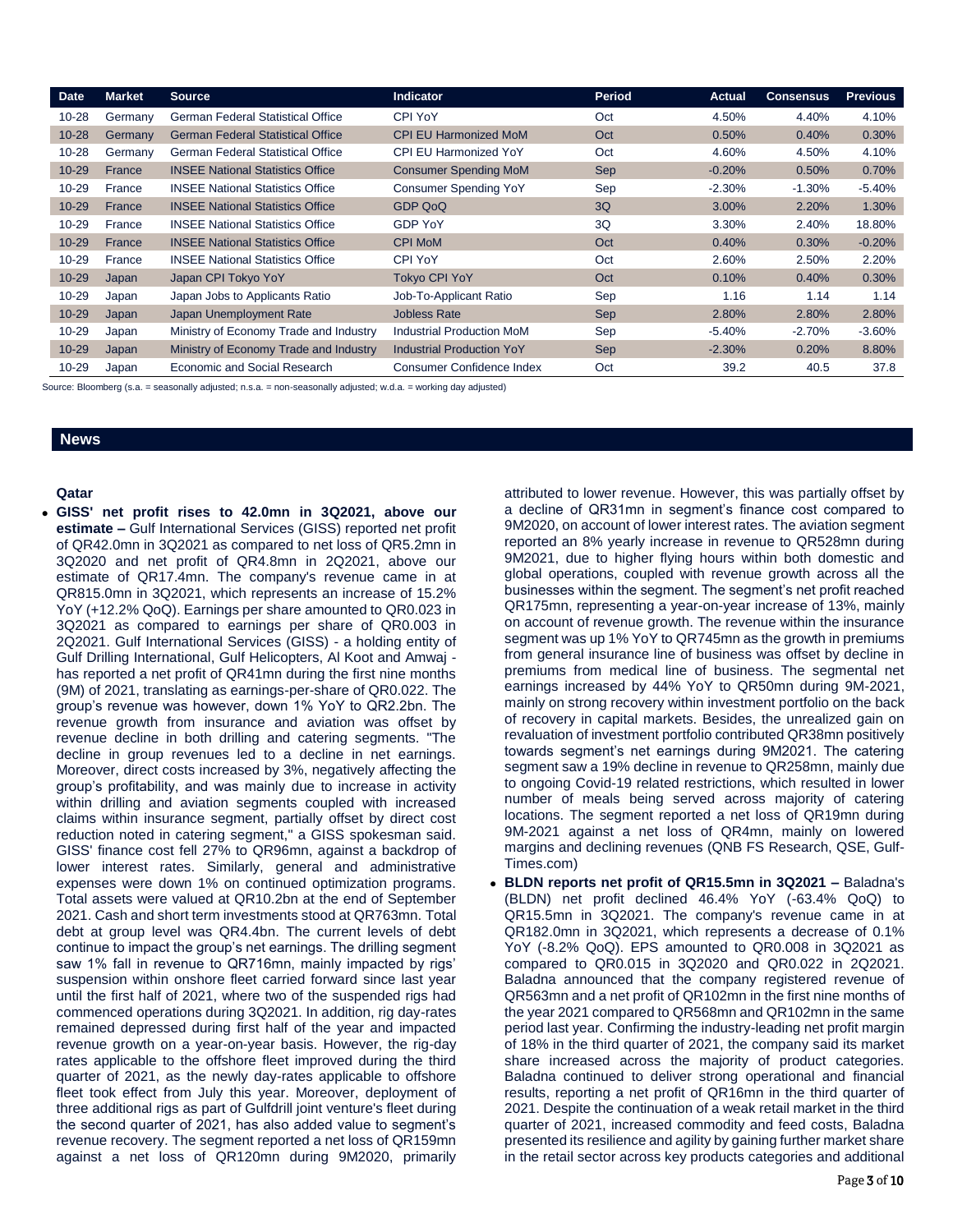market share gains in UHT milk by 1.5%, juice by 2.5%, yoghurt by 3.8%, cheese by 3.9% and cream by 14.4% compared to the same period last year. Product portfolio management remains a key strategic pillar of Baladna's success. Identifying products that are value accretive and in-line with the market requirements, having the research and development capabilities to create innovative products and the ability to bring products successfully to market in a very short period of time. Therefore, Baladna managed despite a temporarily overall lower market demand in the third quarter of 2021, to grow its market share across core categories while at the same time successfully launching 10 SKUs and growing the total product portfolio by 13% compared to the beginning of the year and by 18% compared to the same period in the previous year. Baladna successfully mitigated the challenges during the third quarter of 2021 brought upon the dairy industry due to an increase in commodity prices and feed costs, as well as the planned reduction in government compensation, through the continuation of costs reduction and further enhancing efficiencies across the whole value chain. As a result, Baladna remains a regional industry leader in terms of net profit margin presented to its shareholders. In addition to the operational business development of its existing facilities and product offering, the management announced in the second quarter of 2021 the company's plans to establish an evaporated milk processing factory (evaporated milk and sterilized creams). As of the third quarter of 2021, the project is progressing well. Baladna remains committed to fulfilling its vision and mission by delivering superior products and expanding its dairy and juice portfolio to become the most trusted brand of nutritional foods and healthy beverages in Qatar, as well as delivering shareholder value. The company's operating profits amounted to QR128mn compared to QR135mn during the same period in 2020. Cashflows from operations remain strong with Baladna recording operational cashflows of QR222mn compared to operational cashflows of QR155mn during the same period in the previous year. Baladna achieved these results on a solid asset base which is primarily funded by equity. (QSE, QNB FS Research, Qatar Tribune)

- **QGRI reports net profit of QR6.4mn in 3Q2021 –** Qatar General Insurance & Reinsurance Company's (QGRI) net profit declined 86.5% YoY (-65.7% QoQ) to QR6.4mn in 3Q2021. The company's net earned premiums came in at QR28.3mn in 3Q2021, which represents a decrease of 28.5% YoY (-21.2% QoQ). EPS amounted to QR0.082 in 9M2021 as compared to QR0.085 in 9M2020. (QSE, QNB FS Research)
- **ZHCD's net profit declines 1.5% YoY in 3Q2021 –** Zad Holding Company's (ZHCD) net profit declined 1.5% YoY (-50.5% QoQ) to QR30.5mn in 3Q2021. The company's operating revenue came in at QR308.7mn in 3Q2021, which represents an increase of 19.4% YoY (+17.9% QoQ). EPS amounted to QR0.52 in 9M2021 as compared to QR0.53 in 9M2020. (QSE, QNB FS Research)
- **Mekdam Holding Group signs financing agreement Arab Bank –** Mekdam Holding Group announces it has signed agreement of banking facilities (direct and indirect facilities) with Arab Bank P.L.C. with a total value of QR67.5mn to finance the projects that were recently awarded to Mekdam Holding Group. Granting these banking facilities is an indication of the trust and credit reputation of Mekdam Holding Group in the banking sector. (QSE)
- **PSA: Qatar's PPI soars 87.2% YoY in September –** Energy-rich Qatar's hydrocarbons and manufacturing sectors continued to face significant price pressure this September, as the country's producers' price index (PPI) zoomed 87.2% YoY, according to the official estimates. Qatar's PPI, which captures price pressure felt by producers of goods and services, grew 4.4% on a monthly basis, said the figures released by the Planning and Statistics

Authority (PSA). The PSA had released a new PPI series in late 2015. With a base of 2013, it draws on an updated sampling frame and new weights. The previous sampling frame dates from 2006, when the Qatari economy was much smaller than today and the range of products made domestically much narrower. The hardening of the global crude oil and industrial input prices had its reflection in the PPI. The mining PPI, which carries the maximum weight of 72.7%, reported a robust 102.2% increase YoY in September 2021 as the selling price of crude petroleum and natural gas was seen soaring 102.8%; even as that of stone, sand and clay declined 3.8%. The mining PPI registered a 5.2% jump on a monthly basis in September this year on the back of a 5.2% jump in the average selling price of crude petroleum and natural gas and 2.6% in stone, sand and clay. The manufacturing sector PPI, which has a weight of 26.8% in the basket, saw a 63.3% growth YoY in September 2021 on the back of a 92.4% surge in the price of basic chemicals, 67.6% in refined petroleum products, 38.3% in basic metals, 9.7% in rubber and plastics products, 3.1% in other chemical products and fibres, 0.8% in dairy products and 0.6% in beverages. (Gulf-Times.com)

- **PSA: Qatar population shrinks by 80,000 in September –** Over a span of one year, Qatar saw its population shrink by 80,000 people, according to the Planning and Statistics Authority (PSA). In the latest edition of PSA's monthly report, the authority said Qatar's population reduced from 2.72mn in September 2020 to 2.64mn in September 2021. The report said the country recorded 2,026 live births in September, which also saw Qatari live births decreasing by 4.4 percent when compared to the previous month. On the other hand, 168 deaths were recorded in September, down 24% against that in August, 2021. While 363 couples got married in September, 213 divorces were finalized in the month, down 12.3% from that in the previous month. September saw 7.1% increase in marriages MoM. (Qatar Tribune)
- **Value of sold properties in Qatar rises 71.3% in September –** The total number and value of sold properties in Qatar increased 39.2% and 71.3% respectively compared to the previous month, according to the monthly report of Planning and Statistics Authority (PSA) released on Saturday. In addition, the Consumer Price Index (CPI) increased, where the general family consumption index rose by 0.03% compared to August 2021. The largest increase was in clothes and shoes, followed by food and beverages by 2.8% and 1.78%, respectively, compared to August 2021. Furthermore, among the most notable changes is the increase in the total number of marriage contracts for Qatari males and females by 30.5% and 37%, respectively compared to August 2021. As for the banking sector, the total broad money supply (M2) recorded about QR617.4bn during September 2021, an annual increase of 4.2% compared with September 2020. On the other hand, cash equivalents including commercial bank deposits reached QR975.5bn during September 2021. The figure has recorded an annual increase of 10.9% compared to September 2020, when deposits recorded approximately QR879.9bn. Regarding the data of buildings permits issued, the total number of permits has reached 736 permits during September 2021, recording a monthly increase of 17.6% and an annual decrease of 2.8%. (Qatar Tribune)
- **New vehicle registration rises 5.8% in September –** As much as 7,388 new vehicles were registered in September 2021, showing a monthly increase of 5.8% and an annual increase of 19.3%. This came in 93th 'Qatar Monthly Statistics' bulletin, a series of statistical newsletters released on a monthly basis by the Planning and Statistics Authority (PSA). (Peninsula Qatar)
- **QIBK releases its 1st sustainability report –** Qatar Islamic Bank (QIBK) has released its first sustainability report in line with Qatar National Vison 2030 and the recently launched National Strategy for the Environment and Climate Change. The report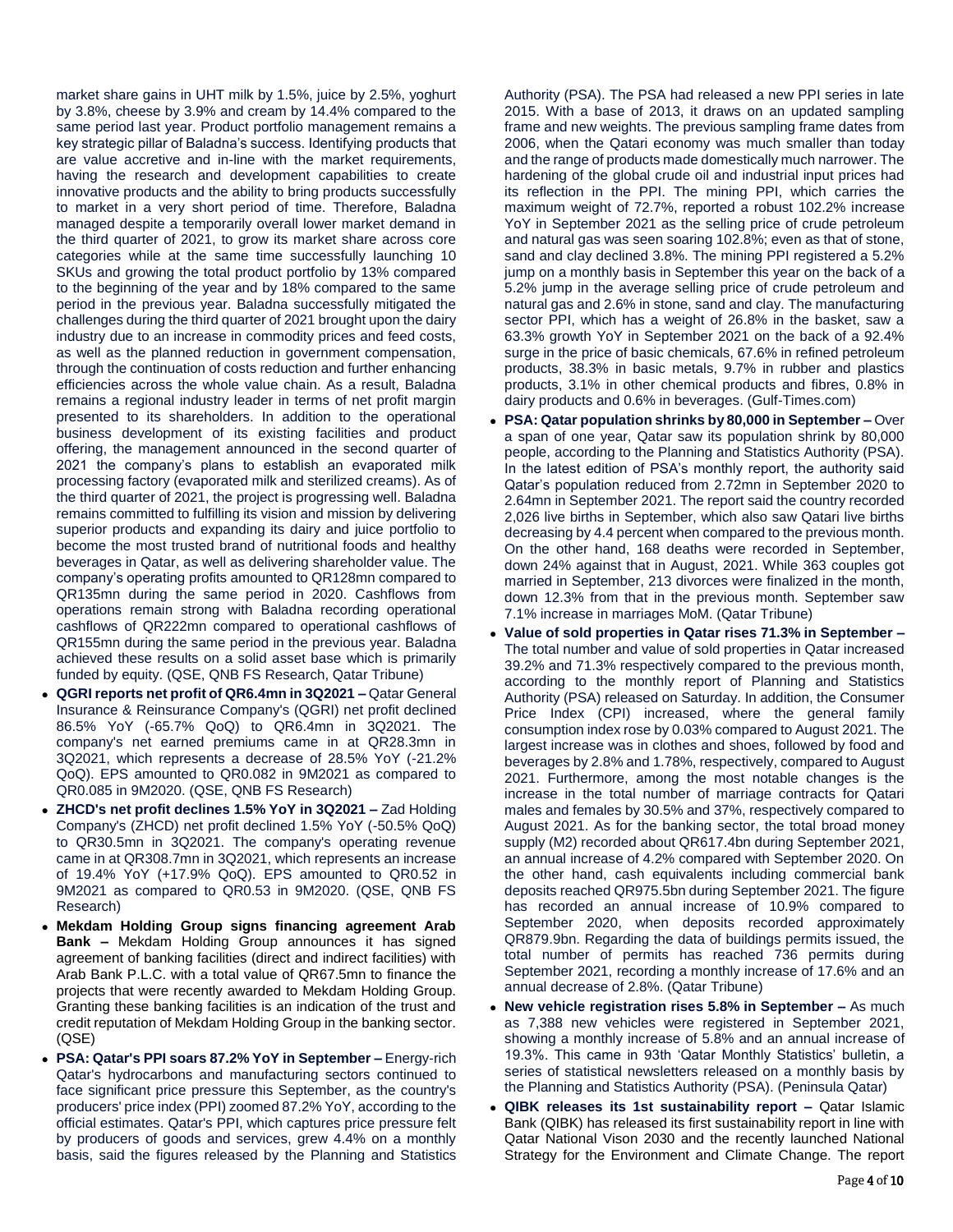highlights QIBK's efforts to contribute to the accomplishment of global sustainable development goals and highlights the bank's achievements in implementing Environmental, Social and Governance (ESG) standards. The report is providing a high-level overview of QIBK's sustainability framework that covers the Bank's strategy, objectives, plans and results as well as its positioning on the most important issues for its key stakeholders. The bank's sustainability framework consists of five pillars, crucial for supporting the bank's goal in contributing to the growth of Qatar and to the country's sustainable development in the future. The five pillars are Sustainable Finance, Responsible Banking, Governance, Ethics & Risk Management, Empowering QIBK's People and Positive Community Impacts. These pillars and their corresponding topics reflect the bank's strategic priorities to enable sustainable growth while delivering an outstanding customer experience. (QSE)

- **Qatar Energy aims for \$10bn in green bonds –** Qatar Energy Company is looking to raise between 5 to 10bn dollars from its first green bond offerings, in the first quarter of next year. The US economic channel, CNBC, quoted three unnamed banking sources as saying today, Thursday, that this step by Qatar Energy comes in conjunction with a global trend towards reducing carbon emissions. She stated that Qatar Energy is currently working on developing an environmental framework in cooperation with international investment banks, including Goldman Sachs; With a view to heading towards the green bond market. The sources expected that the offering process will take place in the first quarter of next year, or the end of June 2022 at the latest, at a time when the company is heading towards collecting the necessary liquidity to finance the expansions of the North Field. A green bond is a debt instrument issued to obtain funds earmarked for financing climate or environmental projects. It is noteworthy that Qatar Energy Company (formerly Qatar Petroleum) had issued bonds worth 12.5bn dollars in the middle of this year, which is the largest offering at the level of emerging markets so far in 2021. The issuance aims to finance the expansion of gas operations in the North Field to increase production by 64% up to to 126mn tons by 2027. (Bloomberg)
- **Qatar is said to invest in Pakistan's next LNG import terminal –** Qatar, the world's top supplier of liquefied natural gas, will invest in Pakistan's next import terminal in a bid to support one of the fastest growing buyers of the super-chilled fuel. Qasim Terminal Holding Co., a subsidiary of Qatar Energy, has applied for clearance with Pakistan's government to take a stake in Energas Terminal Pvt., according to people familiar with the matter. Qatar Energy and Energas did not respond to requests for comments while Pakistan's competition commission declined to comment. The deal comes as Qatar plans to dramatically increase production over the next decade, which will require the Middle Eastern nation to find more buyers for its fuel. Qatar is already Pakistan's largest gas supplier with its latest long-term deal slated to start this year. (Bloomberg)
- **Qatar plans 25% cut in Greenhouse Gas Emissions by 2030 –** Qatar plans to reduce greenhouse gas emissions by 25% by 2030, state-run Qatar News Agency reports. Announcement came during ceremony to launch Qatar's national strategy for environment and climate change. (Bloomberg)
- **US House of Representatives' Doha visit to boost trade, investment opportunities –** The US-Qatar Business Council (USQBC) has concluded a business & investment program it organized for members of the US House of Representatives who were in Doha recently. The Congressional delegation consisted of eight members who participated in an extensive program agenda that included meetings with both Qatari government and private sector officials. The participants also met with US government and US private sector officials to discuss and learn

more about enhancing business opportunities for the members' districts. The delegation was sponsored by USQBC to strengthen commercial ties, facilitate business engagements, and enhance investment and trade in the US. It is comprised of Darrell Issa (CA-50), Lou Correa (CA-46), Darin LaHood (IL-18), Claudia Tenney (NY-22), Matt Gaetz (FL-1), Andrew Garbarino (NY-2), Jay Obernolte (CA-8), and Victoria Spartz (IN-5). "The program was a resounding success," The US and Qatar's economic relationship continues to grow, and the delegation's participation in this program will enhance trade and investment opportunities for the US. We look forward to supporting additional American companies in expanding their business internationally," said USQBC managing director Mohamed Barakat. (Gulf-Times.com)

- **Qatar is seen as export, investment destination by Indiana, US firms –** The Embassy of the State of Qatar Office of the Commercial Attaché, US-Qatar Business Council (USQBC), and the Indiana Economic Development Corporation (IEDC) have collaborated on a visit to the State of Indiana to engage with the local business community and key policymakers to enhance economic partnerships between Qatar and Indiana. The visit featured Eric Holcomb, governor of the State of Indiana; Fahad Al-Dosari, Commercial Attaché of the Embassy of the State of Qatar to the US; Brad Chambers, Secretary of Commerce for the State of Indiana and CEO of Indiana Economic Development Corporation (IEDC); and Mohamed Barakat, managing director of USQBC. This visit highlighted potential partnerships and investment opportunities specific for Indiana companies while also identifying key areas of interest, how Indiana-based companies can start conducting business in Qatar, and what resources are available to them. (Gulf-Times.com)
- **Dukhan Bank, Visa campaign offers hospitality packages for Arab Cup '21 –** Dukhan Bank has announced the launch of a new campaign in partnership with Visa, offering Dukhan Bank customers the chance to win hospitality packages for the eagerly anticipated FIFA Arab Cup Qatar 2021, thanks to Visa. The FIFA Arab Cup Qatar 2021 will be hosted from November 30 to December 18 at stadiums across the country, offering fans the chance to experience the football league ahead of the FIFA World Cup Qatar 2022. The event is set to host 16 teams, gathering the best players from the region.
- **Ezdan Oasis occupancy rates hit 90% in 3Q2021 –** Ezdan Real Estate Company (ERES) disclosed recent occupancy rates of its residential units that were inaugurated under Ezdan Oasis project, reflecting a surge above 90% in the third quarter of 2021, marking a significant leap. Ezdan Oasis, an Al Wukair-based mega project, is now accommodating more than 15,000 individuals. The most prominent real estate project in the area provides thousands of residential units, retail outlets, and shops, featuring sports and recreational facilities, as well as a hypermarket, a school, mosques, and others. "The great demand on accommodation at Ezdan Oasis is witnessing a rapid rise, as customers are seeking to obtain a fully-furnished and distinguished residence that provides a convivial atmosphere and sumptuousness to all its residents, thanks to the painstaking and strenuous efforts that Ezdan Real Estate has made. "We will pursue adding further services into this project, which we consider as one of the key undertakings offered by Ezdan Holding Group in the property market, and a true reflection of the group's long experience in such scalable vital sector and signifies the culmination of a long process of work and achievements," said deputy Group CEO Hani Dabash. (Gulf-Times.com)
- **Qatar Chamber supports Gulf joint action seeking economic integration between GCC states, says Al-Sharqi –** Qatar Chamber recently hosted the 50th meeting of the Executive Committee of the Federation of the Gulf Cooperation Council Chambers (FGCCC) with the participation of chief executives and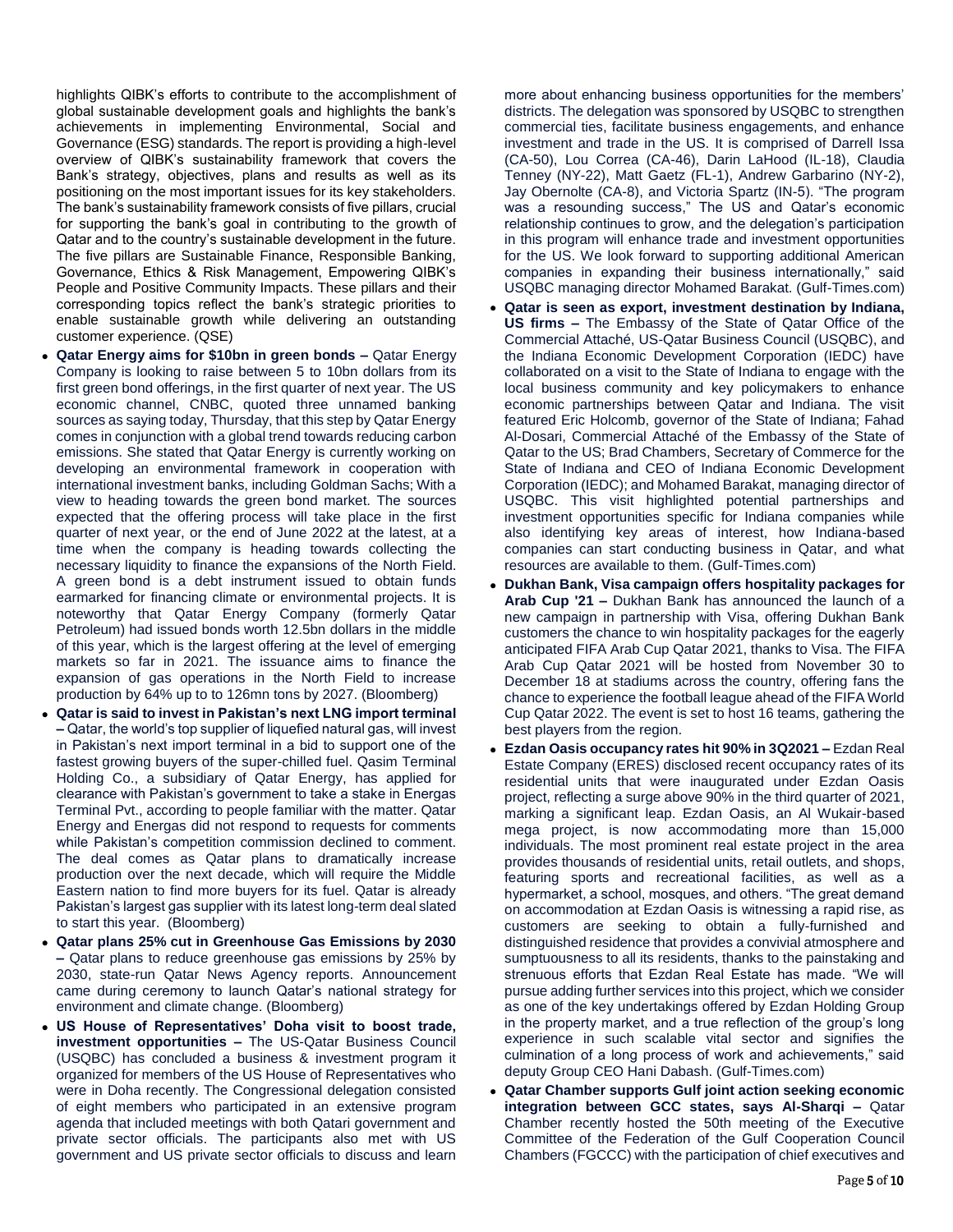directors of unions and chambers of GCC States. The meeting was chaired by Qatar Chamber general manager Saleh bin Hamad Al-Sharqi and was attended by FGCCC secretary-general Saud bin Abdulaziz Al-Mishari. Al-Sharqi expressed hope that the meeting would achieve the committee's main objectives, specifically the activation of the committee's role in the FGCCC General Secretariat work program. He stressed that Qatar Chamber supports the efforts to achieve integration and boost cooperation among member chambers for the benefit of the Gulf economy, which stems from Qatar's support for the Gulf joint action to achieve the economic integration between GCC states. (Gulf-Times.com)

- **Doha sees 'largest jump' of any city globally in Kearney's Global Cities Index –** Doha saw the largest jump of any city globally on this year's Kearney's Global Cities Index, rising 15 places, the 11th edition of a Kearney report has shown. Comprising of Global Cities Index (GCI) and Global Cities Outlook (GCO), the Kearney Global Cities Report 2021 measures how globally engaged cities are across five dimensions: Business activity, human capital, information exchange, cultural experience, and political engagement. The report offers key insights into how Covid-19 and the resulting pandemic containment measures have impacted the level of global engagement of 156 cities. According to Kearney, Doha saw the largest jump of any city on this year's Global Cities Index, rising 15 places "following the restoration of diplomatic relations" between Qatar and its neighboring countries, highlighting the importance of fostering regional relationships in addition to global ones. (Gulf-Times.com)
- **Qatar, Singapore discuss joint cooperation in trade, investment –** Minister of Commerce and Industry H E Sheikh Mohammed bin Hamad bin Qassim Al Abdullah Al Thani met yesterday with Minister in the Prime Minister's Office and Second Minister for Education and Foreign Affairs of the Republic of Singapore H E Dr. Mohamad Maliki bin Osman, who is visiting the country. During the meeting, they reviewed bilateral relations between the two countries in the commercial, industrial and investment fields and ways to enhance and develop them. Also, they discussed trade policies and the efforts made by the two countries in the context of confronting the COVID-19 pandemic. During the meeting, the Minister of Commerce and Industry highlighted the successful economic policies established by the State of Qatar to support the private sector, including incentives, legislation, and promising opportunities that encourage foreign investment and provide more investment opportunities for companies wishing to invest and establish a base in the State of Qatar. The trade and investment cooperation between the State of Qatar and the Republic of Singapore has witnessed significant growth, as the volume of trade exchange between the two countries reached about \$3.69bn from January to August 2021. The Republic of Singapore was the sixth trading partner of the State of Qatar in 2020. (Peninsula Qatar)
- **Qatar signs deal with Accor to manage World Cup fan accommodation –** Qatar has awarded Europe's largest hotel group Accor to manage apartments and villas that will house fans visiting Qatar during next year's World Cup, the Cup's organizing committee said on Thursday. Qatar's Supreme Committee for Delivery & Legacy said in a statement it had signed an agreement with Accor to run operations and services across its host country real estate portfolio through the end of 2022. The decision to make full use of the Gulf Arab state's existing residential and apartments and villas will ensure that the country will have "a sustainable hotel market that does not leave Qatar with excess permanent hotel rooms post-2022," Hassan Al Thawadi, who heads Qatar's organizing body was quoted as saying. Accor will provide staff to manage and operate more than 60,000 rooms in

apartments and villas scattered across the Gulf Arab state, a separate Qatari official told Reuters. (Reuters) **International**

- **US consumer spending strong; robust wage gains hint at long spell of high inflation –** US consumer spending increased solidly in September, but was partly flattered by higher prices, with inflation remaining hot as shortages of motor vehicles and other goods persisted amid global supply constraints. Inflation pressures are broadening out, with other data on Friday showing employers boosted wages by the most on record in the third quarter as they competed for scarce workers. The industry-wide surge could undercut Federal Reserve Chair Jerome Powell's long-held view that high inflation is transitory. The strength in consumer spending at the end of last quarter, together with falling COVID-19 infections and recovering consumer confidence bode well for a pickup in economic activity in the final three months of the year, though shortages and more expensive goods pose risks. The economy grew at its slowest pace in more than a year in the third quarter. Spending was driven by demand for services such as healthcare, dining out as well as hotel and motel accommodation amid declining cases of the coronavirus Delta variant. A wave of infections over summer worsened worker shortages at factories, mines and ports, further stressing supply chains. Services spending increased 0.6% after advancing 0.7% in August. That offset a 0.2% drop in outlays on long-lasting manufactured goods, which largely reflected a decrease in new motor vehicle sales. Outside the shutdown in spring 2020, which severely depressed output, the third quarter was the worst period for motor vehicle production since early 2009 because of a global shortage of semiconductors. Auto inventories have been run down and some shelves are bare, curbing spending and boosting prices. Price pressures remained strong in September, reducing consumers' buying power. The personal consumption expenditures (PCE) price index, excluding the volatile food and energy components, climbed 0.2%. That was the smallest gain since February and followed a 0.3% rise in August. (Reuters)
- **US labor costs power ahead in third quarter as wages surge –** US labor costs increased by the most since 2001 as companies boosted wages and benefits amid a severe worker shortage, suggesting inflation could remain high for sometime. The Employment Cost Index, the broadest measure of labor costs, surged 1.3% last quarter after rising 0.7% in the April-June period, the Labor Department said on Friday. The largest gain since 2001 reflected an increase across industries. Labor costs powered ahead 3.7% on a YoY basis, the largest rise since the fourth quarter of 2004, after increasing 2.9% in the second quarter. The ECI is widely viewed by policymakers and economists as one of the better measures of labor market slack and a predictor of core inflation as it adjusts for composition and job quality changes. Economists polled by Reuters had forecast the ECI advancing 0.9% in the third quarter. Wages and salaries soared 1.5% after increasing 0.9% in the second quarter. They were up 4.2% YoY. Benefits gained 0.9% after rising 0.4% in the April-June quarter. The COVID-19 pandemic has upended labor market dynamics, creating an economy-wide acute shortage of workers. There were 10.4mn job openings at the end of August. The Federal Reserve's preferred inflation gauge, the personal consumption expenditures (PCE) price index excluding food and energy, rose at a 4.5% rate in the third quarter after increasing at a 6.1% pace in the April-June quarter, the government reported on Thursday. The US central bank has a flexible 2% inflation target. (Reuters)
- **UK sees highest company voluntary liquidations since 2009 –** England and Wales have seen a surge in company directors winding up businesses that are unable to pay their debts, taking so-called voluntary liquidations to their highest level since 2009 in the depths of the global financial crisis. Total company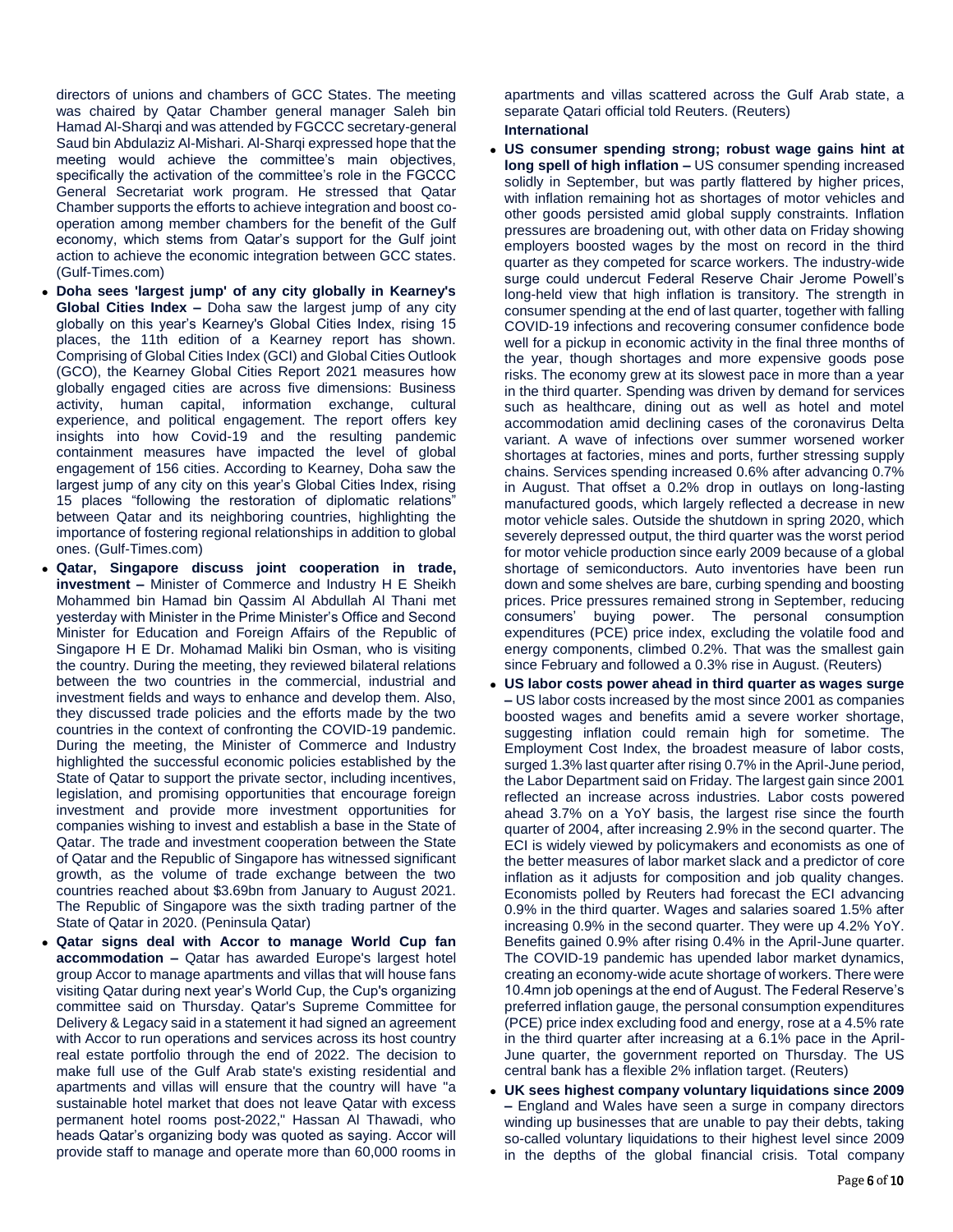insolvencies in England and Wales jumped in the three months to the end of September to their highest since the start of the COVID-19 pandemic at 3,765, up 43% on a year earlier, government data showed. Forced liquidations of companies remained near an all-time low, due to legal restrictions on creditors' ability to act against businesses during the pandemic, as well as a 79bn-Pound (\$109bn) program of government loan guarantees. But creditors' voluntary liquidations - which in normal times account for two thirds of insolvencies - rose to their highest total since the three months to the end of June 2009 in the latest quarter at 3,471, more than 90% of the total. "Relative calm waters - largely due to the unprecedented government economic support over the last 18 months - may be giving way to stormier seas," said Richard Tett, head of the insolvency practice at law firm Freshfields. Businesses were likely to come under further pressure in the coming months due to a surge in energy prices and the removal of legal restrictions on forced insolvencies, Tett added. Friday's data showed 26,758 insolvencies for individuals in England and Wales in the three months to September, a third more than 12 months ago, when they hit a five-year low, but below their level in the previous quarter and before the pandemic. Court-ordered bankruptcies of individuals, which account for only a small share of total insolvencies, fell to their lowest since 1989 at 1,938. (Reuters)

- **Eurozone growth, inflation soar, leaving ECB with dilemma –** The Eurozone economy continued to boom over the summer as activity rebounded after coronavirus lockdowns but inflation is also blowing past expectations, leaving the European Central Bank with a growing policy headache. Growth has soared as consumers return to stores and venues but many businesses have been unable to keep up with demand, putting further pressure on prices already being driven higher by the rising cost of commodities. The economy of the 19 countries sharing the euro expanded by a quicker-than-forecast 2.2% in the third quarter, its fastest pace in a year and putting it on course to reach its pre-crisis size before the end of the year. This strong performance came even while Germany, the bloc's biggest economy, struggled as a chip shortage held back production in its vast car manufacturing sector. But France, Italy, Belgium and Austria, some of them economic laggards historically, outperformed to lift the bloc. The quick growth along with soaring oil prices, helped push inflation to 4.1% this month, more than twice the European Central Bank's target and equaling the alltime-high for the data series launched in 1997. While inflation was mostly driven by higher energy prices and tax hikes, growing price pressures from supply bottlenecks were also visible in rising prices for services and industrial goods - a worry for the ECB, which is slowly accepting that price growth may be more durable than once thought. (Reuters)
- **France's economy roars in 3Q, inflation jumps –** France's economy grew a faster-than-expected 3% in the third quarter, preliminary data showed on Friday, propelled by a pick-up in consumer spending and exports as the Eurozone's number two economy rebounds from the COVID-19 pandemic. Finance Minister Bruno Le Maire told France Info radio the figure was an "exceptional result" that showed the economy was heading in the right direction. A Reuters poll of 24 analysts had forecast a 2.1% expansion for the July-September period. The INSEE national statistics agency said the third-quarter growth meant France's economy was close to getting back to its level before the COVID-19 pandemic hit. Analysts at investment bank ING hailed the third-quarter figures as "excellent news" but warned they could represent a peak for the year as the global economy battles inflationary concerns and supply chain problems. "The peak has been reached and from now on, economic growth will start to slow," ING said. Spiraling energy prices in October saw France's

EU-harmonized rate of inflation jump to 3.2% YoY (vs 2.7% the previous month) as the cost of energy leapt 20.1%, INSEE reported. MoM prices rose 0.5%, it added. (Reuters)

- **Italian economy grows more than expected in 3Q as recovery from COVID crisis continues –** Italy's economy grew by 2.6% in the third quarter from the previous three months, preliminary data showed on Friday, a larger rise than expected as a firm recovery continues after last year's deep recession. On a YoY basis, gross domestic product in the euro zone's third largest economy was up 3.8%, national statistics burueau ISTAT said. A Reuters survey of 25 analysts had forecast a 2.0% quarterly rise, up 3.0% from the year earlier. The economy has been picking up speed since the spring, as Prime Minister Mario Draghi's government has scrapped restrictions on business and movement in response to a decline in coronavirus infections and deaths. Second quarter GDP growth was confirmed at 2.7% QoQ, while the YoY rate was revised to 17.0% from a previously reported 17.2%. The YoY surge reflected the deep slump in activity a year ago due to COVID-19 lockdowns. The COVIDcrippled economy contracted by 18.9% last year, Italy's steepest post-war recession. Looking ahead, the government officially forecasts a GDP rebound of 6% this year, but Draghi said that in the light of recent data he now expects growth "well above" this rate. (Reuters)
- **Japan's factory output hit by supply snags as outlook darkens –** Japan's factory output shrank for the third straight month in September as the auto sector was hit by a persistent global supply shortage, raising the risk of an economic contraction in the third quarter and throwing the recovery into doubt. Output disruptions across Asia and slowing growth in China have clouded the outlook for the world's third-biggest economy, which has depended heavily on exports to boost growth as the COVID-19 pandemic hurt domestic demand. "The risk looms that third-quarter gross domestic product turned negative," said Takeshi Minami, chief economist at Norinchukin Research Institute. "Shipments of capital goods declined. That suggests business investment has not been growing." Factory production slumped 5.4% in September from the previous month, official data showed on Friday, hurt by falling output of cars as well as general-purpose machinery. That meant output shrunk for the third consecutive month, after falling 3.6% in August and 1.5% in July. It was the largest month-on-month decline since a 6.5% drop in May, and weaker than a 3.2% loss forecast in a Reuters poll of economists. Seven out of eight Japanese automakers are seeing global output drop in September, as the global parts and chip shortage weighed on the sector. (Reuters)

#### **Regional**

- **OPEC+ softens view of market tightness before ministers meet –** OPEC+ technical experts downgraded their expectations for how tight global oil markets will be this quarter, a week before ministers meet to decide production policy. The global oil-supply deficit will be just 300,000 barrels a day on average in the fourth quarter, the coalition's Joint Technical Committee concluded on Thursday, according to delegates. That's much smaller than the 1.1mn barrel daily shortfall shown in figures initially presented to the panel, which revised its view using fresher data on demand, delegates said. (Bloomberg)
- **Middle east tanker glut sticks above Average as OPEC+ damps outlook –** The overhang of supertankers in the Persian Gulf is set to stay above the five-year seasonal average in the coming month. OPEC+ technical experts downgraded their expectations Thursday for how tight global oil markets will be this quarter, a week before ministers meet to decide production policy. The excess of tankers vs cargoes is at 28%, according to the median estimate in a Bloomberg survey of four people involved in the market. (Bloomberg)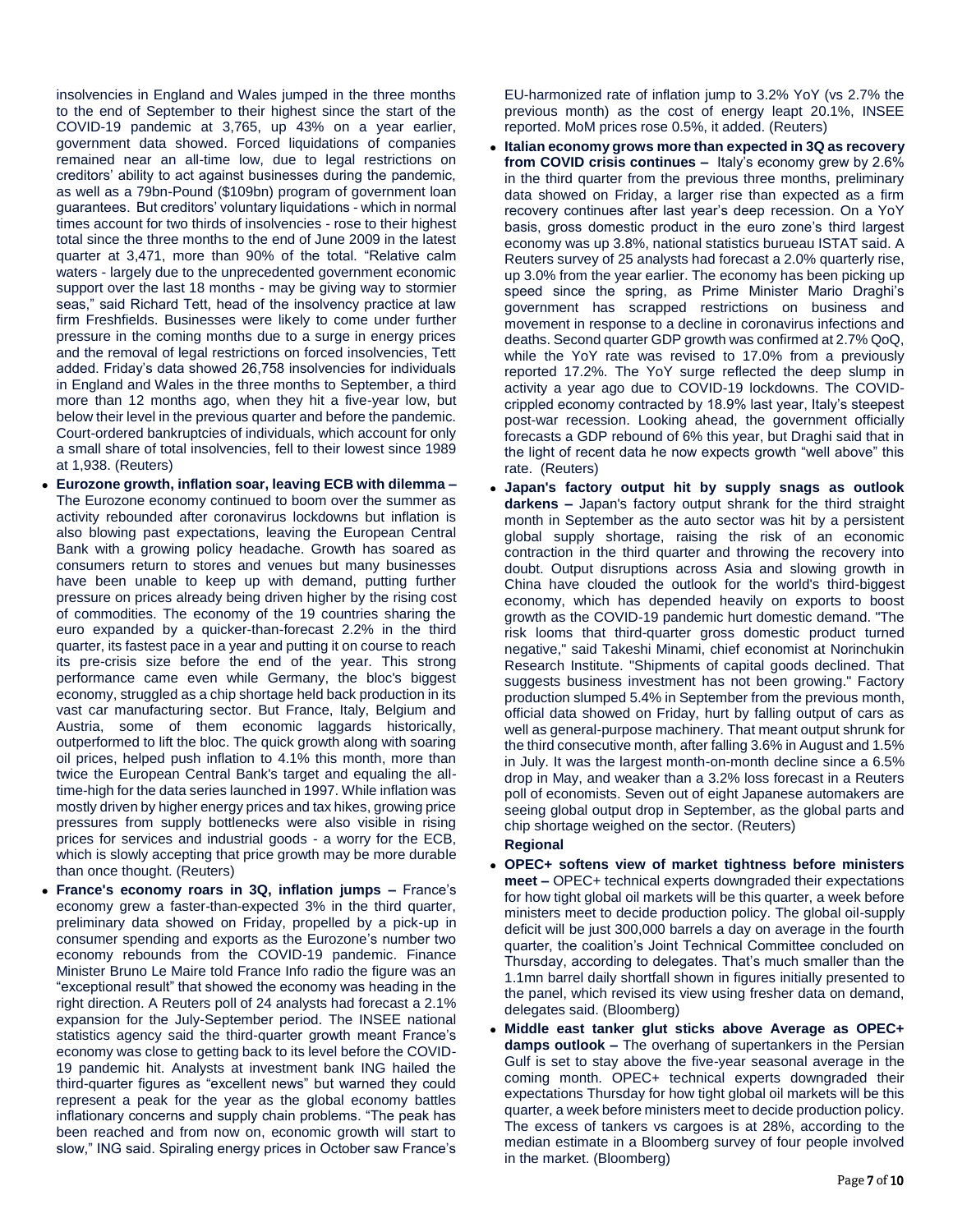- **Travel and tourism sector in the Middle East to grow by 27.1% in 2021 –** Middle East travel and tourism should grow by 27.1% in 2021, behind the global average of 30.7%, according to the World Travel and Tourism Council (WTTC). The council said that the region's local economy has benefited from a rise in its domestic tourism spend of 38.6% in 2021, and it is projected to grow by 19.2% in 2022. Changes to international travel restrictions are also expected to provide a significant boost in international spending, growing by 37.9% in 2021, driven by a rise in visitors from neighboring countries, the WTTC said. (Zawya)
- **SABB's net profit falls 15.5% YoY to SR886mn in 3Q2021 –** The Saudi British Bank (SABB) recorded net profit of SR886mn in 3Q2021, registering decrease of 15.5% YoY. Total operating profit fell 8.1% YoY to SR1,968mn in 3Q2020. Total income for special commissions/Financing &investments fell 16.1% YoY to SR1,558mn in 3Q2020. Total assets stood at SR269.6bn at the end of September 30, 2021 as compared to SR264.0bn at the end of September 30, 2020. Loans and advances stood at SR163.5bn (+7.6% YoY), while Clients' deposits stood at SR180.2bn at the end of September 30, 2021. EPS came in at SR1.35 in 3Q2021 as compared to loss per share of SR-2.35 in 3Q2020. (Tadawul)
- **Saudi Central Bank assets rise SR18.24bn in September –** Assets held by Saudi Arabia's central bank (SAMA) increased MoM by SR18.24bn to reach SR1.891tn, the bank's latest statistical report showed. This was accompanied by a monthly growth rate of 0.97%. Looking at the assets' composition, the central bank's deposits with banks abroad underwent the largest rise, increasing on a monthly basis by SR42.45bn or 16.1% to SR306.54bn. This might be because it offers higher earnings and is a more liquid asset compared to others. Other miscellaneous assets, on the other hand, fell considerably by SR20.15bn. (Zawya)
- **Saudi Arabia completes early redemption of sukuk valued at \$8.8bn –** Saudi Arabia on Thursday announced the completion of an early redemption of a portion of outstanding Islamic bonds maturing next year with a total value of SR33bn. The kingdom has also issued new Islamic bonds under its sukuk programme, the finance ministry said in a statement cited by the state news agency. The new sukuk issuance comprises four tranches with a total value of 33.48bn riyals. (Zawya)
- **Saudi Arabia's September M3 money supply rises 8.4% on year –** Saudi Arabian Central Bank in Riyadh has published data on monetary aggregates for September on website. M2 money supply rises 5.7% from year ago. M1 money supply rises 6.9% from year ago. (Bloomberg)
- **Billionaire Olayan family may revive plans for Saudi IPO –** The Olayan family, which runs one of Saudi Arabia's biggest conglomerates, may revive plans to take some of its companies public. Olayan Financing Co. is considering an initial public offering of a holding company of about 25 units, Chief Executive Officer Nabeel Al-Amudi said in an interview with Bloomberg Television. It's also weighing an IPO of some of its operating firms, he said in Riyadh on the sidelines of Saudi Arabia's flagship investment forum. (Bloomberg)
- **PIF's Soudah Development Co. secures SR11bn investment –** Public Investment Company-owned Soudah Development Co. has attracted SR11bn of investment for its development of Al Soudah in the Asir region of Saudi Arabia, said CEO Husameddin Al-Madani. Of that \$3bn, \$800mn is only for infrastructure, including primary and secondary and tertiary roads, and some investment in energy and microgrids, he told Arab News on the sidelines of the FII Summit held in Riyadh. (Zawya)
- **Saudi's Dallah Health buys stake in International Medical Centre Co –** Riyadh-based Dallah Healthcare Co has acquired

an 8.2% stake in International Medical Co as part of its strategy to expand the business. In a statement to the Tadawul, Dallah Healthcare said that it had acquired the SR289mn stake as part of a plan to eventually acquire 25% as well as to expand its presence to Jeddah. (Zawya)

- **Saudi deal with Euroclear to allow foreigner access to debt –** Saudi Arabia reached an agreement with one of the world's biggest bond clearing systems to settle transactions in its debt market and may appoint four global banks as primary dealers in local government securities. The deal between the kingdom's Securities Depository Center Company, known as Edaa, and Brussels-based Euroclear Bank will give foreign investors access to the sukuk and bond market within the Saudi Exchange. Under the terms of an agreement signed in Riyadh, the link is expected to become operational in March 2022, according to a statement. (Bloomberg)
- **Saudi Arabia may raise light crude prices to Asia in Dec –** Top oil exporter Saudi Arabia may raise prices of light crude grades to Asia in December, supported by a rebound in distillate margins and spot premiums for Middle Eastern oil this month, trade sources said on Friday. After cutting prices for two straight months, state oil giant Saudi Aramco may raise the official selling price (OSP) for flagship Arab Light crude by 30 cents to 90 cents in December, six respondents said in a Reuters survey. The price hike comes as refiners are cranking up output to meet higher demand as countries ease COVID-19 movement restrictions while oil consumption in power sector is rising amid a global crunch in coal and natural gas. (Reuters)
- **Sources: EIG shortlisted as possible buyer for Aramco gas pipelines –** US based energy investor EIG has been shortlisted as a potential buyer of Saudi Aramco's gas pipelines, part of a sale that could exceed \$17bn and is likely to be completed later this year, three sources familiar with the matter said. Aramco is looking to sell a significant minority stake in its gas pipelines, other sources have previously said. In addition to EIG, private equity firms such Apollo could also be potential buyers, two of the sources said. (Reuters)
- **Moody's affirms the ratings of eight UAE banks, changes outlooks to stable from negative –** Moody's Investors Service ("Moody's") has today affirmed the long-term ratings of eight United Arab Emirates (UAE)-based banks: Abu Dhabi Commercial Bank (ADCB), Abu Dhabi Islamic Bank (ADIB), Commercial Bank of Dubai (CBD), Dubai Islamic Bank (DIB), HSBC Bank Middle East Limited (HBME), MashreqBank (Mashreq), National Bank of Fujairah (NBF) and The National Bank of Ras-Al-Khaimah (RAK). Moody's has also affirmed the Baseline Credit Assessments (BCA) and Adjusted BCAs of the eight banks. (Bloomberg)
- **AJMANBAN posts 119.2% YoY rise in net profit to AED28.2mn in 3Q2021 –** Ajman Bank (AJMANBAN) recorded net profit of AED28.2mn in 3Q2021, an increase of 119.2% YoY. Income from Islamic financing and investing assets fell 16.3% YoY to AED174.9mn in 3Q2021. Net operating income fell 0.3% YoY to AED144.9mn in 3Q2021. Total assets stood at AED21.5bn at the end of September 30, 2021 as compared to AED21.5bn at the end of December 31, 2020. Islamic financing and investing assets (net) stood at AED15.8bn (-6.8% YTD), while Islamic customers' deposits stood at AED14bn (-1.5% YTD) at the end of September 30, 2021. EPS came in at AED0.013 in 3Q2021 as compared to AED0.006 in 3Q2020. (DFM)
- **Board of Dubai's DAMAC backs founder's takeover, delisting bid –** Dubai's DAMAC Properties on Thursday said its board has unanimously recommended minority shareholders accept founder Hussain Sajwani's offer to buy them out and delist the company. If accepted, BlackRock, State Street and other minority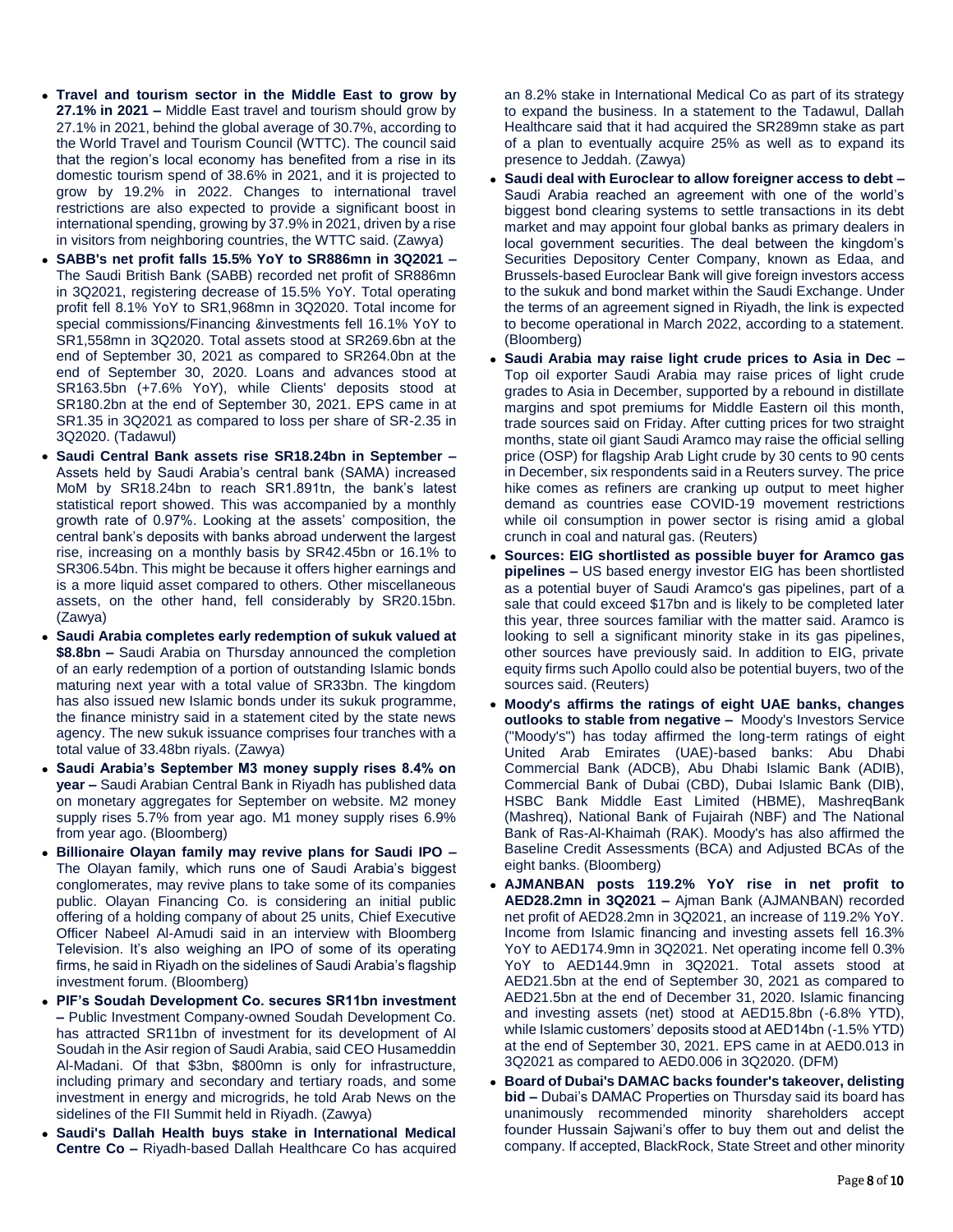shareholders will receive AED1.4 in exchange for each share that they hold, according to the offer. Sajwani, who in 2002 set up the developer that owns the only Trump-branded golf course in the Middle East, in September received regulator approval for his takeover bid. (Reuters)

- **Maple launches offer to acquire 100% of Damac's share capital –** Maple Invest Co Limited, a fully-owned vehicle by Hussain Sajwani, has launched its offer to acquire 100% of the issued and paid-up ordinary share capital of Damac Properties Dubai Co PJSC that will pave the way to delist the company. Under the terms of the offer, holders of shares in Damac [excluding Maple and its associated groups] will be entitled to receive Dh1.40 in cash for each Damac share they hold. The compay's shares closed unchanged at Dh1.25 in Dubai on Thursday. Sajwani, who in 2002 set up the developer that owns the only Trump-branded golf course in the Middle East, in September received regulatory approval for his takeover bid to buy the rest of Damac Properties by about eight per cent. Thebnaire and his family currently hold just under 84% of the company. (Zawya)
- **FAB posts 53.8% YoY rise in net profit to AED3,853.6mn in 3Q2021 –** First Abu Dhabi Bank (FAB) recorded net profit of AED3,853.6mn in 3Q2021, an increase of 53.8% YoY. Net interest income rose 10.0% YoY to AED3,140.8mn in 3Q2021. Operating income rose 48.9% YoY to AED6,410.9mn in 3Q2021. Total assets stood at AED982.8bn at the end of September 30, 2021 as compared to AED919.1bn at the end of December 31, 2020. Loans and advances stood at AED403.8bn (+4.4% YTD), while customer accounts and other deposits stood at AED606bn (+12% YTD) at the end of September 30, 2021. Diluted EPS came in at AED0.34 in 3Q2021 as compared to AED0.22 in 3Q2020. (ADX)
- **NBQ posts 29.6% YoY rise in net profit to AED63.2mn in 3Q2021 –** National Bank of Umm Al-Qaiwain (NBQ) recorded net profit of AED63.2mn in 3Q2021, an increase of 29.6% YoY. Total interest income and income from Islamic financing products fell 16.1% YoY to AED81.9mn in 3Q2021. Operating Income fell 21.3% YoY to AED59.6mn in 3Q2020. Total assets stood at AED13.3bn at the end of September 30, 2021 as compared to AED13.5bn at the end of December 31, 2021. Loans and advances stood at AED7bn (-8.1% YTD), while customers' deposits stood at AED7.9bn (-4.3% YTD) at the end of September 30, 2021. EPS came in at AED0.03 in 3Q2021 as compared to AED0.03 in 3Q2020. (ADX)
- **Etisalat completes acquisition of additional stake in EINA –** Emirates Telecommunications Group (Etisalat) has completed the acquisition of Abu Dhabi Fund for Development's 8.7% stake in Etisalat Investment North Africa (EINA). This acquisition has enabled Etisalat to raise its ownership in EINA to 100%, according to a bourse filing on Thursday. The final paid consideration amounted to AED 1.863bn, financed by bank borrowings. EINA holds investments in Société de Participation dans les Télécommunications (SPT) that invests in Maroc Telecom Group. (Zawya)
- **Chipmaker GlobalFoundries valued at \$26bn in lackluster Nasdaq debut –** Shares of GlobalFoundries Inc (GFS.O), which is owned by Abu Dhabi's sovereign wealth fund Mubadala Investment Co, opened flat on the Nasdaq on Thursday, giving the chipmaker a market capitalization of about \$26bn. GlobalFoundries finished its first day of trading at \$46.40, slightly lower than the \$47 per share it priced in the initial public offering (IPO). The chip maker raised \$2.6bn in the third-largest IPO in the United States so far this year, trailing South Korean ecommerce giant Coupang Inc (788.F) and ride hailing company Didi Global Inc. (Reuters)
- **NBB announces 9.3% increase in net profit –** National Bank of Bahrain (NBB) has reported a 9.3% increase in its net profit attributable to equity shareholders at BD15.3mn for the third quarter ended 30 September 2021, compared to BD14m in the same period of 2020. The increase in net profit is predominantly due to strong business fundamentals such as higher net interest income resulting from higher loan volumes and following the active repricing of the Group's balance sheet in line with recent interest rate trends, and increased volume of fees received from debt capital market related activities. Basic and diluted earnings per share increased to 8 fils for the third quarter of 2021 compared with 7 fils in the same period of 2020. (Zawya)
- **BBK net profit increases 3.8% in 9 months –** BBK has reported a net profit attributable to the owners of the bank of BHD40.5mn for the nine months ended September 30, 2021, representing an increase of 3.8%. For the third quarter of 2021, the bank achieved a net profit attributable to the owners of BHD12.4mn compared to BHD9.9mn in the same period of last year, an increase of 25.3%. The basic and diluted earnings per share amounted to 8 fils compared to 7 fils during the corresponding period of last year. Total comprehensive income attributable to the owners of the Bank amounted to BD7mn during the third quarter of 2021, compared to BHD19.9mn during the same period last year, representing a decrease of 64.8%. (Zawya)